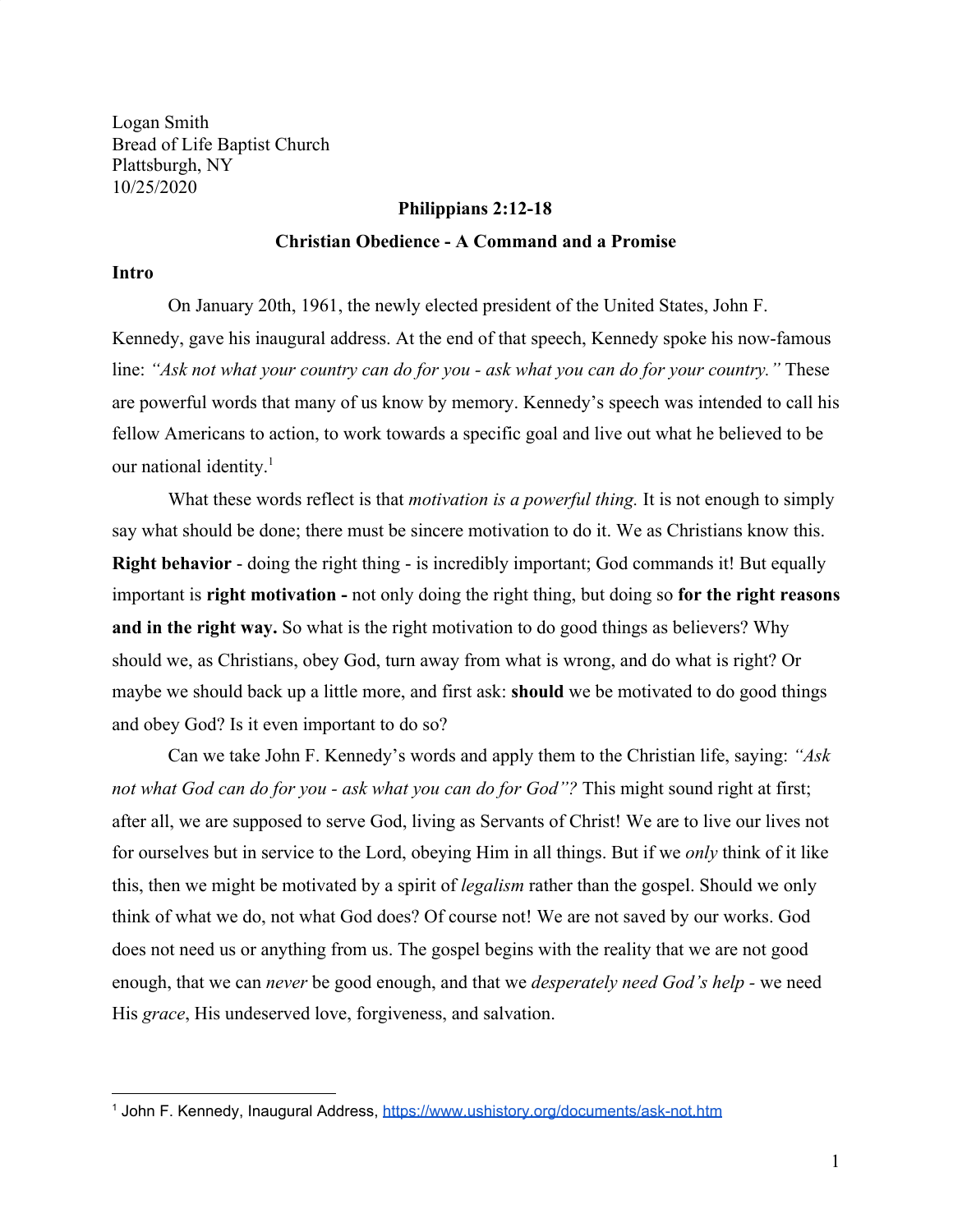So then, can we word it this way: *"Ask not what you can do for God - ask what God can do for you"?* Again, this sounds good at first, too! This affirms the fundamental need for God's grace in our lives. We cannot save ourselves; we *must* approach God realizing we desperately need His help, His grace, His love, His redemption.But it also falls short. Just as church history has been plagued by those who emphasize legalistic action, so has Christianity also been plagued by those who see grace as a license to continue on sinning, as if any attempt at obedience is futile, pointless, and maybe even wrong. But this cheap view of grace is not a biblical view of grace. **Grace is free, but never cheap.** We need God to save us, and we also need God to **change our hearts, so that we can believe** *and obey Him.*

So here is a better way to put it, then: *"Ask what you can do for God because of what Christ has already done for you, because of what God is doing in and through you.* The grace of God we receive, by faith in Jesus Christ, **compels us to live differently, to love God by obeying Him in all things!** As Christians, *we must obey, not because we earn our own salvation through obedience, but precisely because of the grace we receive in Christ!*

#### **Phil. 2:12-18**

In Philippians 1:27-2:4, we saw how Paul called the Philippians, and therefore *us,* to live out a life transformed by the gospel, *especially in the communal context of the local church.* Then, in chapter 2:5-11, we saw how he grounded the call towards selfless, sacrificial humility and unity the very example we have in Christ's own selfless sacrifice on the cross; Christ, who is the perfect God-Man, the glorious center of the entire universe, humbled Himself and obeyed God the Father even to the point of dying in our place! How much moreso, then, should we respond in humble obedience? That is the point that Paul is driving home in this next passage, Philippians 2:12-18. After looking at the glorious work of Christ in the gospel, Paul brings the conversation back down into our everyday lives, both as individual Christians, *and as a church community.* He once again calls us to live out the gospel in obedience to the Lord, *reminding us that the work of Christ not only saves us by taking away our sins, granting us forgiveness and righteousness by faith in Christ, but also by changing our hearts and transforming our lives to live like Christ more and more, as individual Christians and as a Christian community - a local church!* We've just seen that Christ's life and obedience is **an example for how we should live;** here Paul reminds us it is also *the very reason we have any hope to actually live*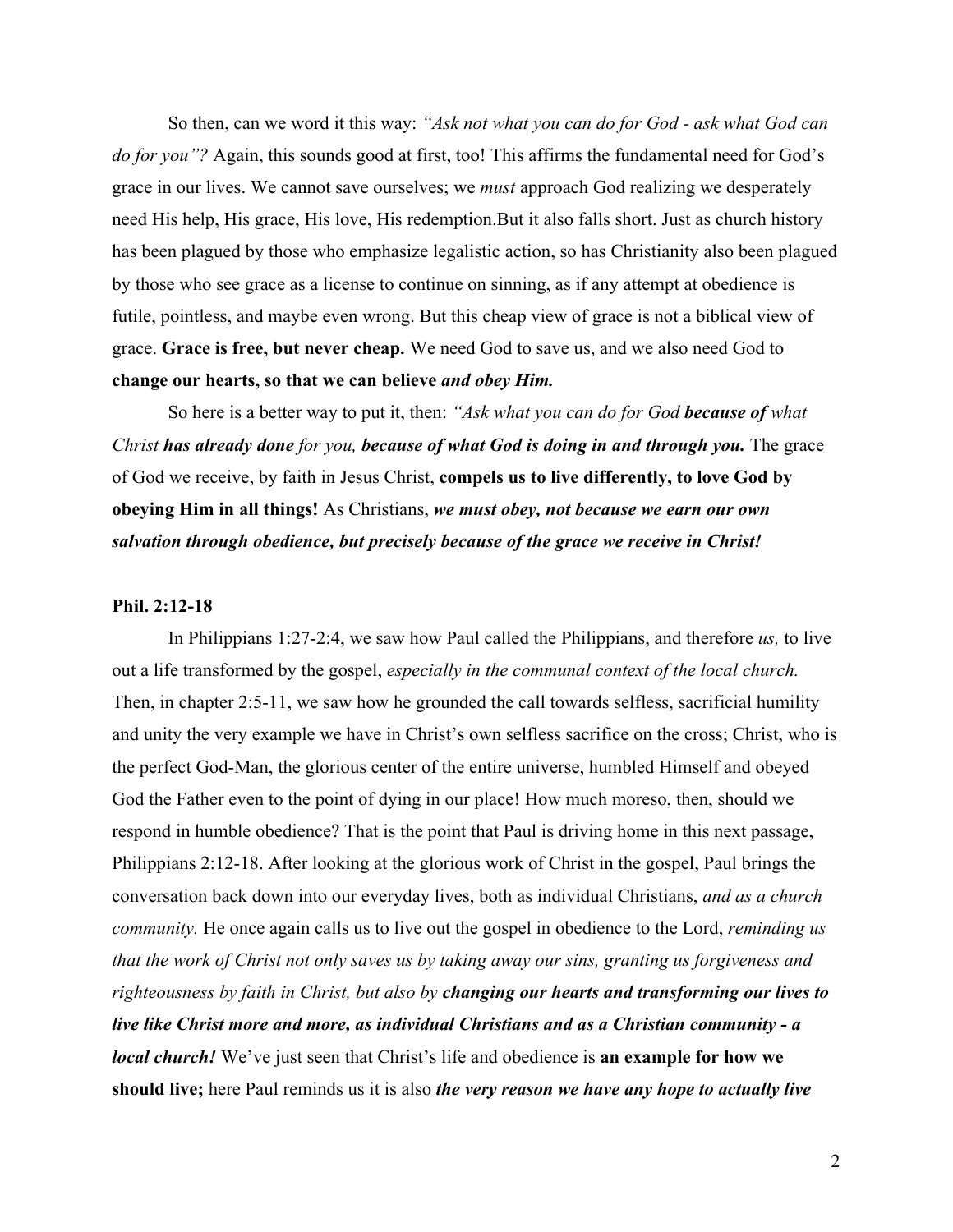*differently!* Jesus not only gives us an example for our obedience, but also **makes it possible for us to obey Him, by God's grace!**

That's what we see here in this passage: the call to obey, and then **the right motivation to obey;** God's demand that we obey Him in all things, and also His promise that He is the one that works in us **so that we can obey Him, because of His grace.**

# **I. Christian Obedience is Our Responsibility and God's Work of Grace In Us (vv. 12-13)**

Verse 12 starts off this passage with a very clear, explicit call to Christian obedience: *"Therefore, my beloved, as you have always obeyed, so now, not only as in my presence, but much more in my absence..." (2:12).* Paul starts off saying, "Therefore," in light of everything we saw about the self-sacrificial love, humility, and obedience of Christ in the gospel everything we saw vv. 5-11 - **therefore**, we, too, should obey God in all things, at all times, in every way. He urges them to continue obeying God, whether Paul himself comes or not. But this exhortation, this call for Christian obedience, continues in an even more explicit, even *surprising and shocking,* way: *"work out your own salvation with fear and trembling."*

The call for obedience here could not be clearer or more emphatic; in fact, it is so clear *that it is jarring.* Such words force us to stop, slow down, and think carefully about what the Bible is demanding of us here. At first glance, this verse might seem to contradict the Protestant, evangelical understanding of the biblical gospel - **that our salvation comes** *not by our own works in any way,* **but** *only by the grace of God through faith in Jesus Christ.* So what does Paul mean when he says *"work out your own salvation"?* Is he denying that salvation is by grace alone? Is he saying that our salvation comes about through our own good works and efforts? Absolutely not! By no means! After all, these are the very words of **Paul,** the same man who writes, in Romans 4:3-5: *"Now to the one who works, his wages are not counted as a gift, but as his due. And to the one who does not work but believes in him who justifies the ungodly, his faith is counted as righteousness."* Or in Galatians 2:16: "*Yet we know that a person is not justified by works of the law but through faith in Jesus Christ, so we also have believed in Christ Jesus, in order to be justified by faith in Christ and not by works of the law, because by works of the law no one will be justified.*" And we could go on and on quoting verse by verse, from various books of the Bible, proving again and again that **salvation,** forgiveness from sins,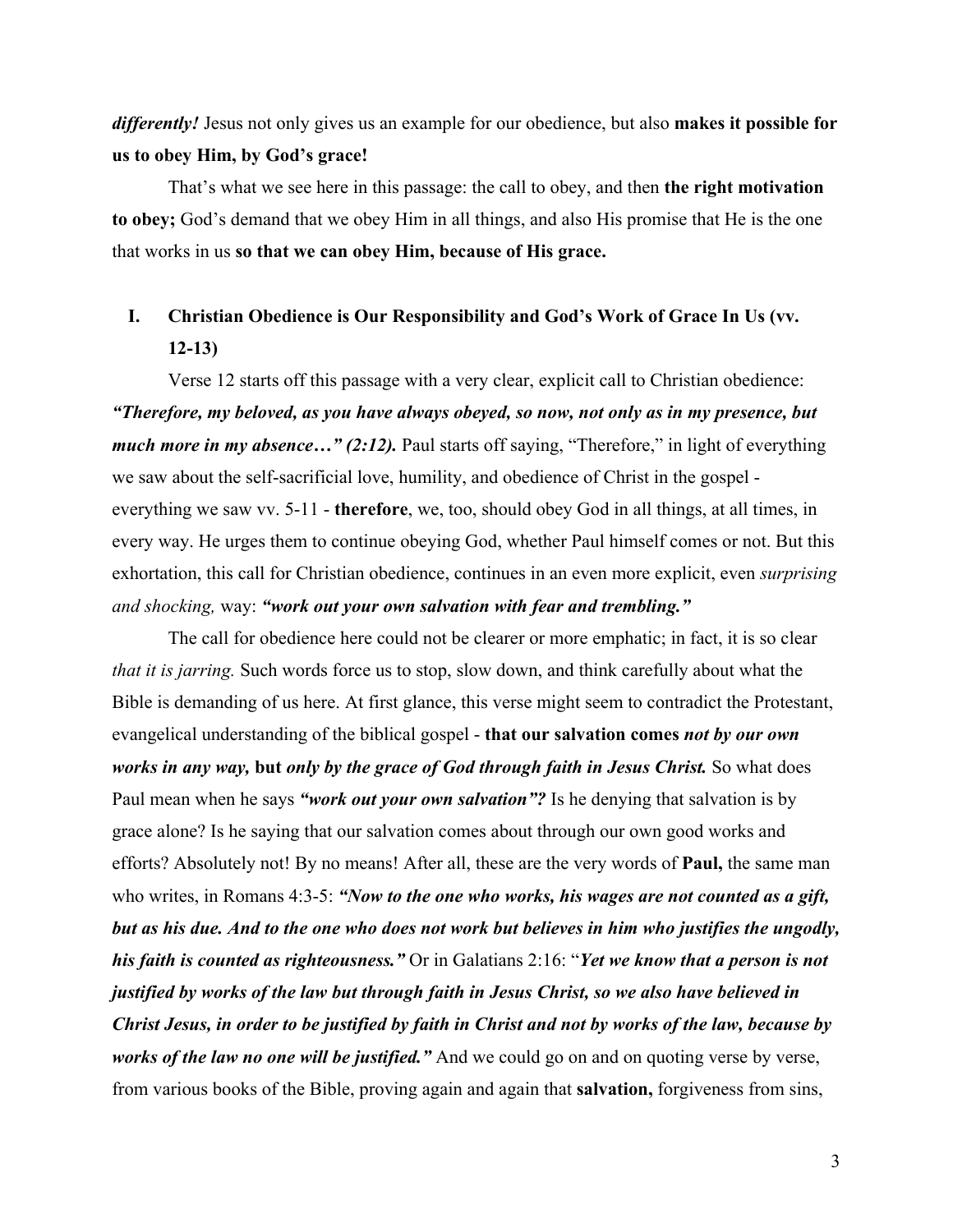and being declared righteous by God, comes *not by our own works* but by *grace through faith in Jesus Christ alone!*

Indeed, Paul makes this emphatically clear in the very next verse, verse 13: *"for it is God who works in you, both to will and to work for his good pleasure.*" Yes, this verses are complicated and require us to think carefully through them, but right off the bat, we know this with certainty: **Paul is not, in any way, contradicting the gospel**, that we are *saved by grace alone* through *faith alone* in *Jesus Christ alone*, all to the *glory of God alone.*

How do we understand these verses, then? First, by understanding that Paul is affirming two truths that we see affirmed all throughout the Bible: **1. Human Responsibility,** and **2. God's Sovereignty.** 1. First, every single human being is responsible for their own obedience and their own sin before God, and every single human being is responsible to respond to the promises and demands of God *in faith and repentance;* 2. Secondly, God is absolutely sovereign, in complete control, over everything that happens, even in every part of our obedience and salvation. These are two simultaneous truths; they may at first sound contradictory to us, but the Bible always affirms both and holds them together; therefore, so must we. So how do we hold these two things together: **1. Human Responsibility** and **2. God's Sovereignty?** Let's look at these verses a little more closely.

Part of our difficulty with verse 12 is that the word *"salvation"* is used. Often times, we use the word salvation to refer specifically to our *conversion*, to the moment in which we repented and believed in the gospel of Jesus, trusting in Christ alone for forgiveness of our sins; we say, "I trust I am saved," or "I was saved…" to mean we are trusting that we have been forgiven of all our sins and have already been declared perfectly righteous in Jesus Christ. This is a perfectly biblical way to use the word "salvation" or "saved;" however, it is not the *only way* the Bible uses the word, and its not how the word is being used here. *"Salvation"* often refers the entire process of how we are saved, not just the beginning; it includes our **"justification,"** our **"sanctification,"** and our **"glorification." Justification** simply means the point in our life, the very beginning of the Christian life, when we are *justified before God,* being forgiven from our sins and declared perfectly righteous, which happens the moment we turn to Christ in sincere faith, clinging to Him alone as our only hope, Lord, and savior. This is the part of salvation we usually refer to when we say "we have been **saved."** Every Christian has been justified before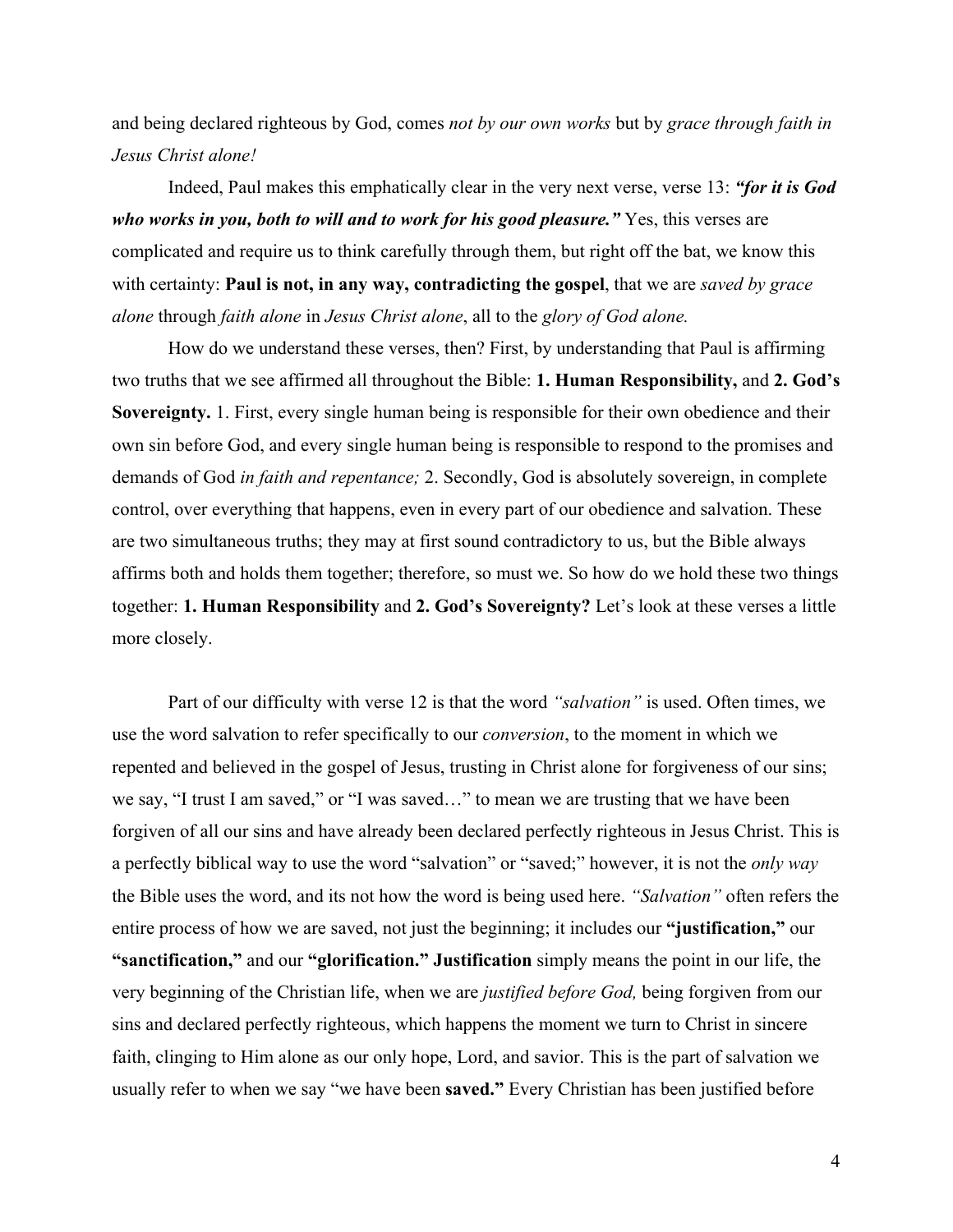God and "has been saved." However, we have be *declared righteous,* but that doesn't mean that we *always are righteous;* we still sin. But our salvation doesn't stop there. The second part is **"Sanctification,"** the process in which God *changes* and *transforms us* to be holier and be more like Jesus in all that we do; and this all leads to our **"Glorification,"** which is the final fulfillment of our salvation, when we will be raised with Christ for eternity, living with Him in perfected, sinless bodies, no longer sinning, but truly being righteous forevermore. That second part of salvation, our **sanctification,** is what verse 12 is talking about.

Justification necessarily leads to sanctification. Or, to put it more simply: everyone who truly **believes in Jesus** *necessarily* **becomes more like Jesus.** If we truly believe in Jesus, if we have truly been born again of the Spirit of God, then we go on to live changed lives; our faith is visibly demonstrated by our obedience, by our continued growth in holiness as we obey the Lord. We believe because God changes our hearts, because the Spirit of God breathes life into our spiritually dead hearts; and because of this, God changes our hearts **so that now we actually** *want* **to obey God!** We all start off spiritually dead; we don't seek God, we don't obey Him, and we don't *want* to obey him: **we want and choose sin.** But, when we become believers, and the Spirit of God gives us new hearts, then God changes us **so that we want to obey Him** and even makes it possible **so that we** *can* **obey Him!** This is what verse 13 means: "*for it is God who works in you, both to will and to work."*

Therefore, when Paul says *"work out your own salvation,"* what it means is this: "continue to prove, demonstrate, and participate in your salvation by *actively pursuing growth in sanctification,* or *holiness;* prove your faith genuine and demonstrate that you are truly a believer, by *actively striving to obey God in all things!* **Why? Because this is what true faith looks like in the life of a believer!** Paul is **not** saying our salvation depends on oru works or obedience. Paul is also **not** saying that the believer suddenly becomes perfect; no, we do continue to sin. But he **is** saying that the believer's life should look different, and should look **less and less** like a life ruled by sin and **more and more** like the perfect life of Jesus Christ! Why? **Because God is at work in our hearts, changing our wills so that we desire to lovingly obey Him, actively changing us so that we can and do obey Him!** And He does this not because of anything good in us, but purely by His grace; or as Paul puts it: according to God's **"good pleasure."**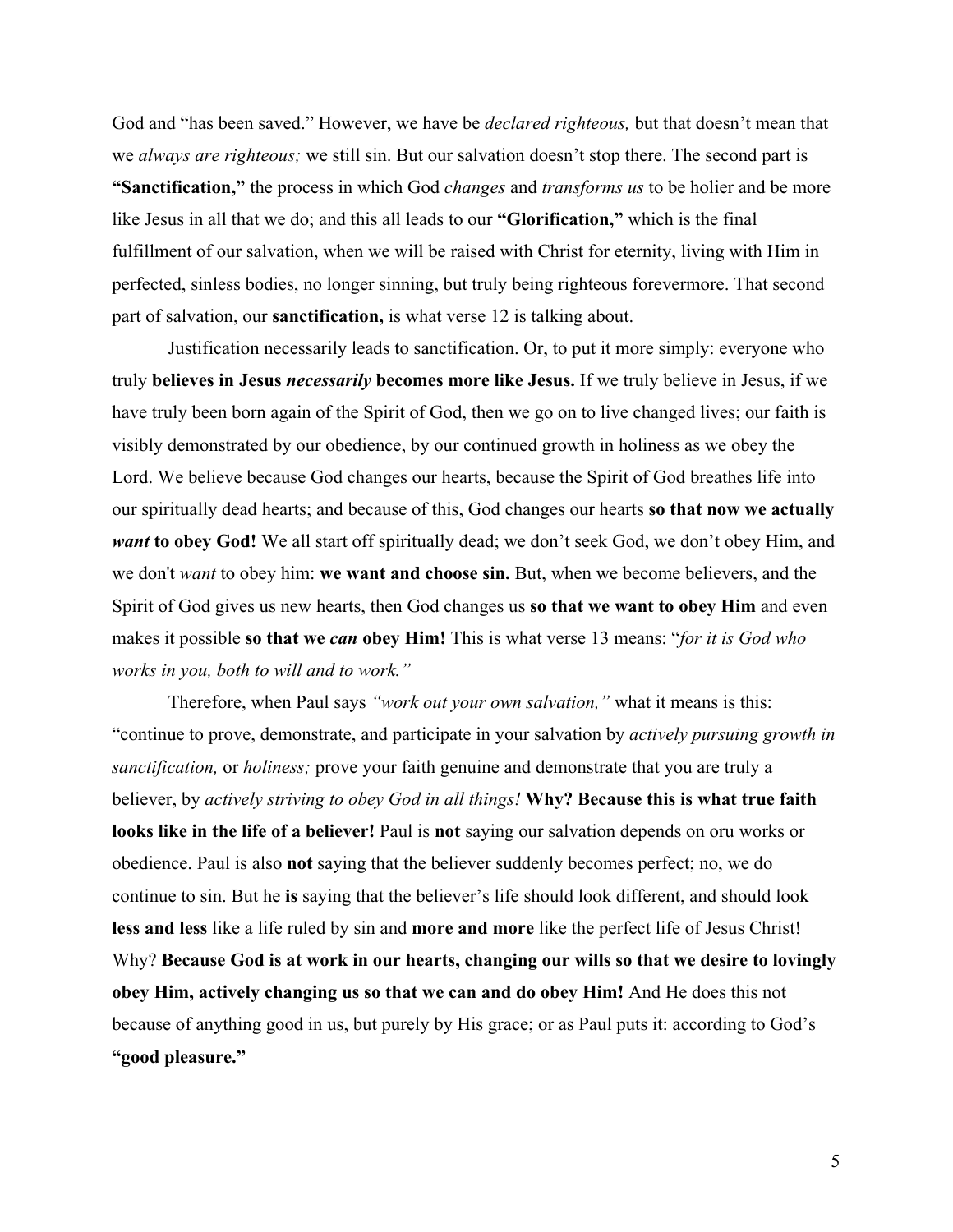The book of James puts it like this: *"But someone will say, 'You have faith and I have works.' Show me your faith apart from your works, and I will show you my faith by my works."* (James 2:18). And again, in verse 26: *"For as the body apart from the spirit is dead, so also faith apart from works is dead." (2:26).* True, repentant faith in the gospel of Christ is visibly demonstrated by works of obedience to God. And make no mistake, both our faith and our works are the very work of God's grace in our lives. **Martin Luther famously worded it this way: "We are saved by faith alone, but the faith that saves is never alone."**

**[Illustration]:** Picture a graph, like we used to draw in math class: A horizontal line at the bottom represents the length of our Christian life. A vertical line represents how *sinful* or how *godly* our likes look. We wish that the graph looked like this: a flat line at the bottom, representing complete sinfulness, until we become Christians, and then a hockey stick, with a straight line going all the way up, the second we become believers, meaning we go from "completely sinful" to "completely godly" just like that. Unfortunately, that's not how it works. But the graph **does** have a steady upward trajectory, or direction, from the moment we become believers. It's not a straight line, to be sure; the Christian life includes many moments of sin, failure, sometimes even backtracking. But even though the line may be jagged, it's *always on the rise, always increasing towards godliness.* At any given moment, our life might look more sinful then yesterday. But when we back up, at look at the whole picture, the Christian life is one transformed and changed by the grace of God, so that our lives look much godlier over time then we did before we were believers.

This is the goal: **that we constantly strive to grow in obedience, desiring to obey God and pursuing to obey God in all things, firmly trusting in His grace for every part of it, so that we persevere to the end in faith.**

So to **summarize** verses 12-13:

We have a command: **actively pursue obedience to God!** The absolute importance of this is underscored and emphasized by the words **"fear and trembling'!** Every believer must strive to put sin to death and demonstrate true faith and love for Christ by actively striving to obey Him in all things! But this command is immediately followed by a beautiful promise of grace: **God is the one that works out our salvation through us! He is the one at work in our hearts by grace, so that we** *desire* **to obey Him and** *actually can obey Him!* Christian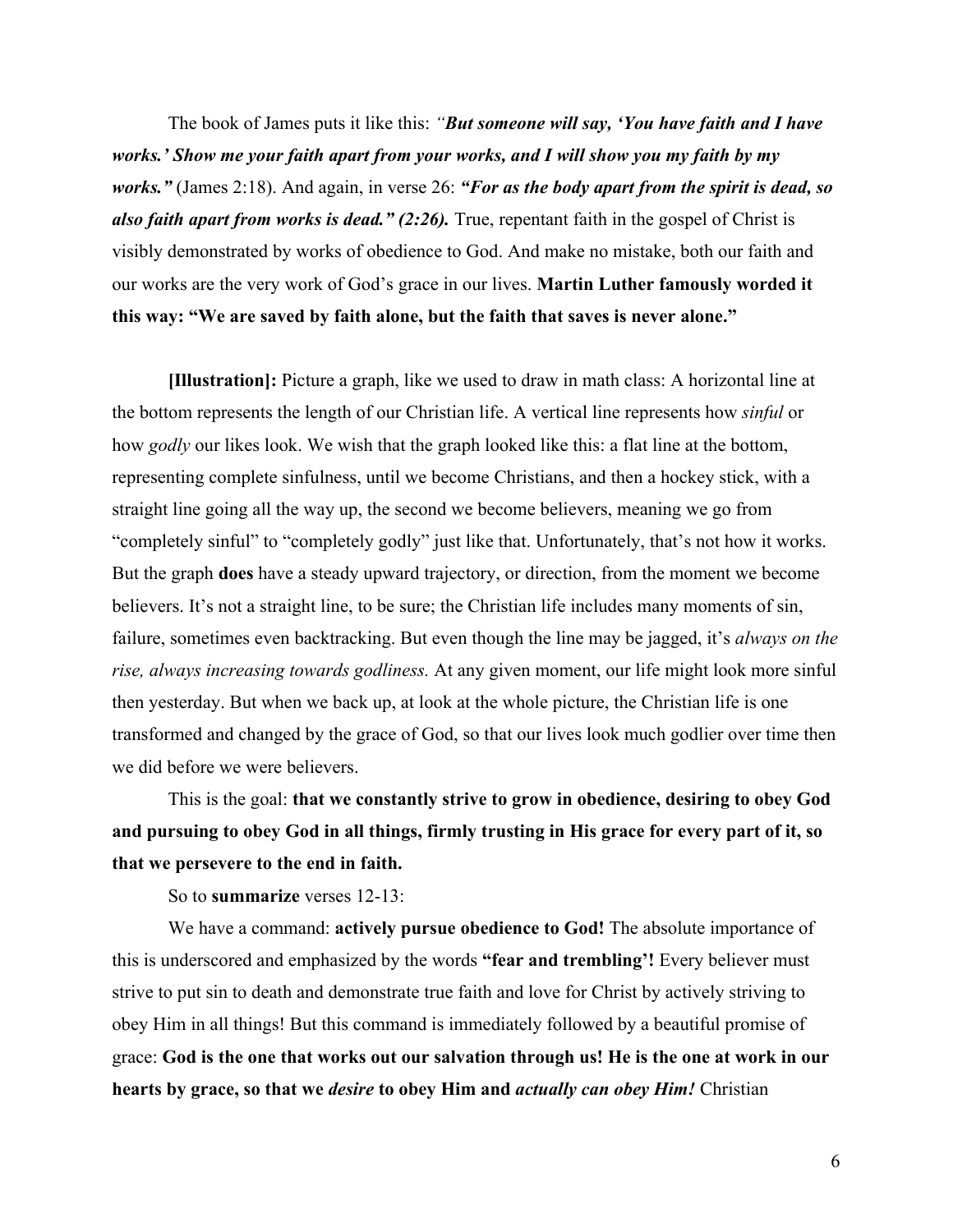obedience is a necessary mark of a Christian life. The true Christian *desires* to obey God and *increasingly grows* in obedience! Why? *Because of God's grace in us!because God promises that this is what He does in our hearts as believers!* We are responsible to respond to God's Word in obedience, and He promises to supply the grace we need for us to obey, both to **will** and to **work.** *What wonderful motivation to obey the Lord!*

**[Transition]:** After giving the general command we all have as believers to obey, Paul then moves in towards specifics examples of Christian obedience and what it looks like to be motivated by grace:

# **II. Christian Obedience is Visible, Evangelistic, and Edifying to Others (vv. 14-18)**

Verse 14 opens with a very clear, specific, and practical command: *"Do all things without grumbling or disputing."* Earlier, in 1:27 - 2:4, Paul urged us to strive for Christian unity with one another, especially as fellow church members: "*doing nothing from selfish ambition or conceit, but in humility count others more significant than yourselves"* (2:3). This command is very similar, returning to that same point. Later on in this book, in chapter 3, Paul makes clear that the Philippian church's unity was being threatened by disagreements and arguing among church members (3:2-3).

That probably doesn't shock anyone; two thousand years later, this is still a sad, but all-too-familiar reality in many churches today, where church members grumble and complain, argue, disagree, and bigger, sometimes even ending in church splits or church death. And who doesn't struggle with these sins in their own heart? Oh how easy it is to grumble and complain about things, far too often reflecting *a lack of faith and trust in the promises of God!* Oh how easy it is to let our disagreements with one other break out in frustrating, arguing, quarrelling, and down-right ugly in-fighting! This is what selfish thoughts and ambition naturally produces in us, isn't it?

But instead, Paul calls us to visibly live out a life transformed by the gospel by **putting such complaining and arguing to death** and instead living as *"blameless and innocent, children of God without blemish in the midst of a crooked and perverse generation."* In other words, he is practically applying what we just read about in verses 12-13; he is not telling us to *become* children of God, but to *visibly demonstrate* that we *already are* children of God by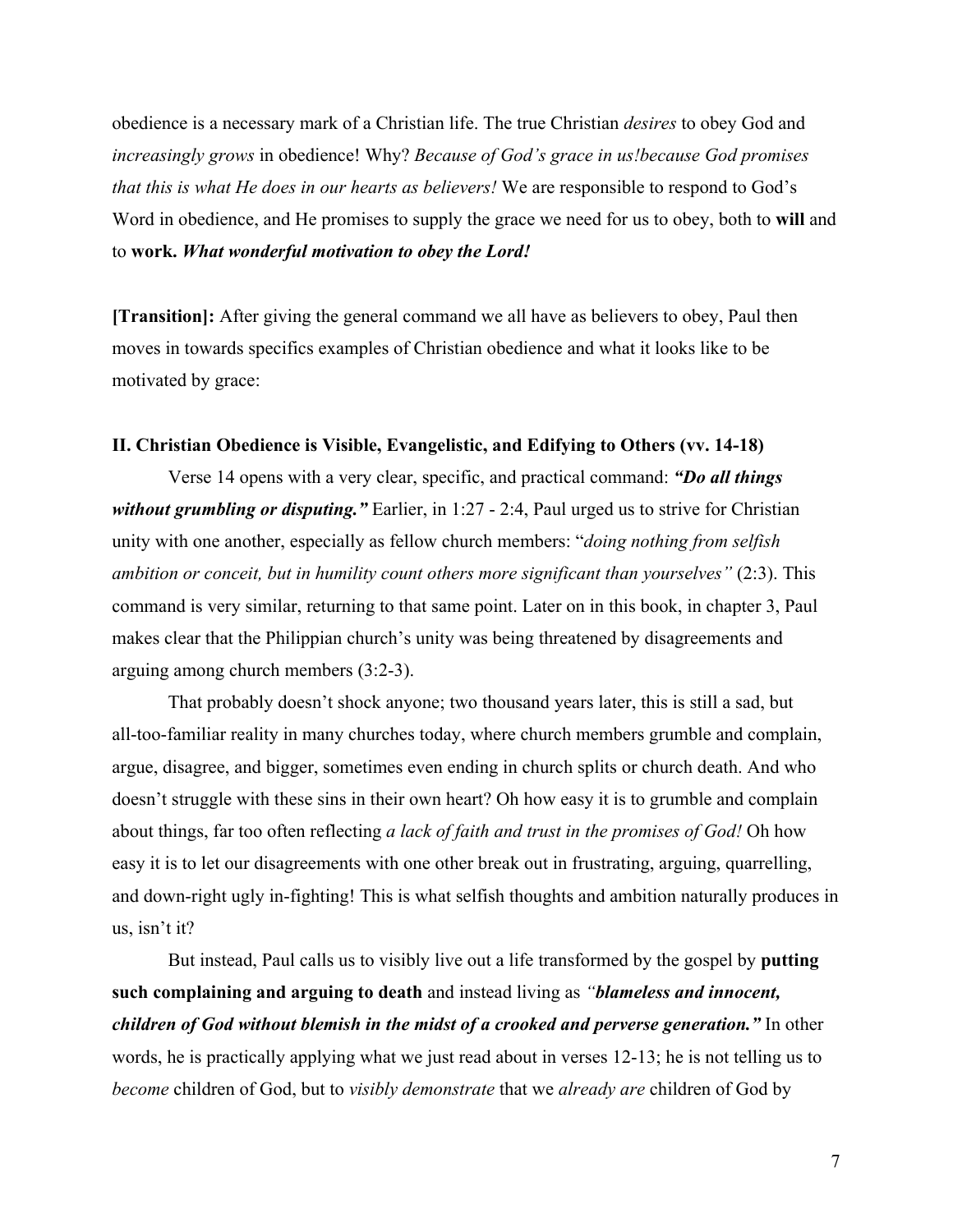*actually living like it!* And children of God love each other, striving to reflect the humble, selfless, self-sacrificial love of Christ for each other! We are to live out our faith in public, both as individuals and as a community of believers - a local church. We are to do this by *"holding fast to the word of life" (v.16)* that is, the gospel of Jesus Christ and the entirety of His Word, the Bible.

Once again, we have our command, but it is rooted in the promise of God: we do so *because we are children of God, which is true of us who cling steadfastly to the gospel in faith.*

And Paul further motivates us to live godly lives together by reminding us of what happens when the godly faith is visibly demonstrated this way. He gives us two motivating reminders:

- 1. First, when we live out Christian obedience publicly and visibly, especially towards each other as a church, **it strengthens our evangelist witness to the watching, unbelieving world** around us. Or, as Paul puts it, *"among whom you shine as lights in the world."*
- 2. Secondly, Paul reminds us that our visible Christian obedience encourages and edifies our fellow Christians.

This is, I think, what Paul is getting at in the last part of v.16-v.18. Paul means that if these believers continue to grow in and demonstrate godly obedience together, demonstrating their saving faith even now, then this will lead to and culminate in the fullness of salvation *"in the day of Christ"!* This is reason for Paul to rejoice! It makes all of his sacrificial labor worth it. And indeed, he says the Philippians should rejoice as Paul proves faithful even in the midst of suffering and persecution, even if it results in his death! I think that is why Paul uses this metaphor of being *"poured out as a drink offering upon the sacrificial offering of your faith"* in verse 17. Why is all of this reason for us, as believers, to be "*glad and rejoice"*? Because our greatest hope and desire for each other, should be, like Paul, *to see each other continue to grow in Christ, to continue to cling to the gospel in saving faith, and persevere to the end, no matter what, and enter into eternal life, full salvation, in Jesus Christ!* Our goal for each other must be to see each other saved. We cannot see into each others' hearts; but we **can** hear each other profess faith; and **we can** see this faith demonstrated, or rather, see God's grace made visible, as we see each other lived changed lives, growing more and more in Christ. So then, when we see each other live out Christian obedience, we should rejoice in one another!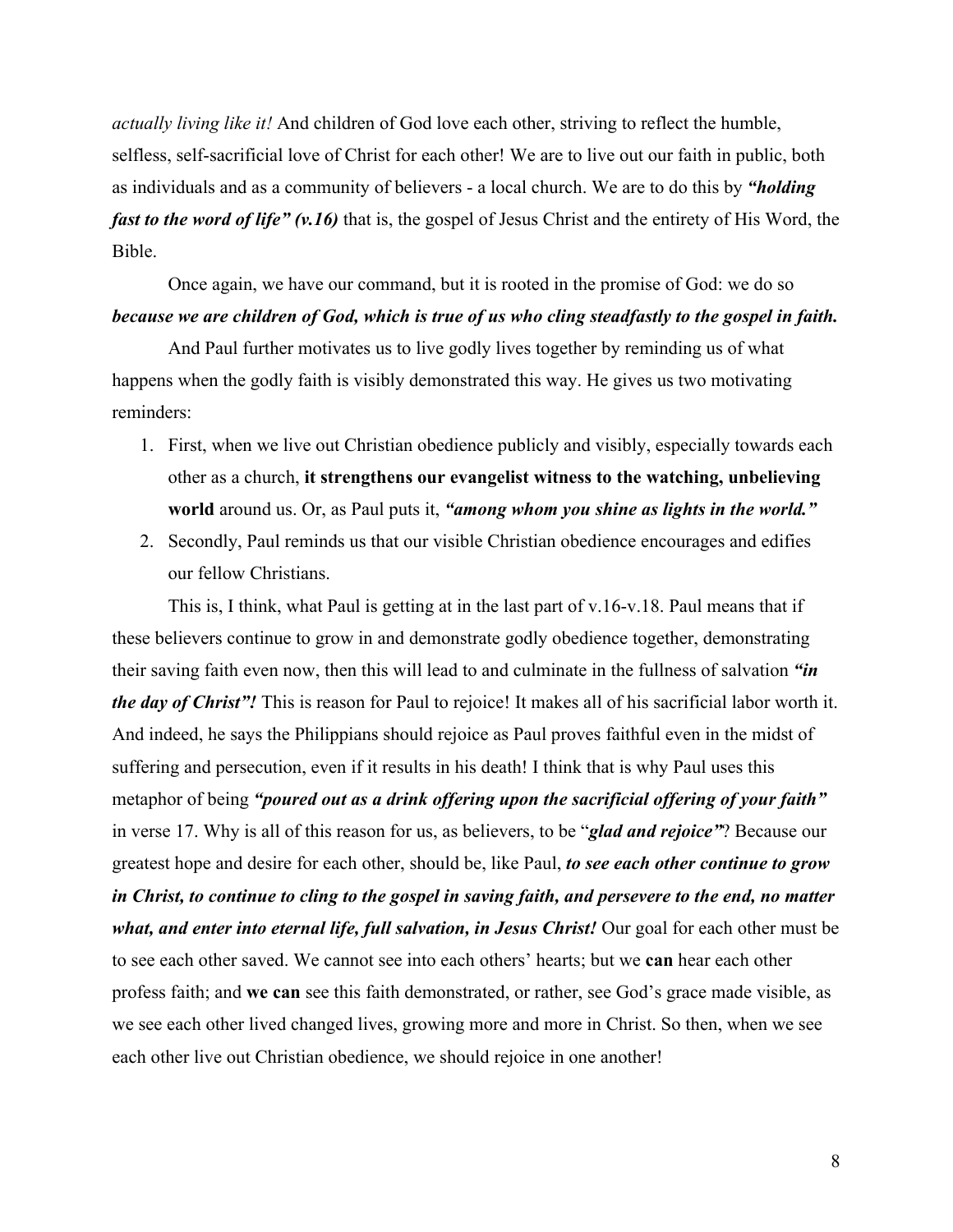As we walk in Christian obedience, as individuals and as a church, it is *evangelistic* towards non-believers, and it is *encouraging and edifying* to fellow believers.

**[Illustration]:** Not too long ago, I was reminded in a sobering way that our lives as Christians are always being watched. My wife and I were at home, working on the house together, when our tones suddenly shifted dramatically. Because of a misunderstanding between each other, we both became defensive and began disagreeing and quarrelling. We weren't yelling at each other, nothing dramatic; and yet our arguing was clear and visible, and we were being watched. Our son Titus came over, with wide eyes, and asked, "Are you guys frustrated?" He looked at me: "Are you being mean to mommy?" Ouch. **I was cut straight to the heart.** Even though subtle, he could tell our tones were different, he could tell we were arguing; he could tell we were "grumbling and disputing." I was immediately convicted and very aware of my sin in the moment; I confessed my sin, repented, and apologized right there, both to Ashley and Titus. And it as a sobering reminded that little eyes are always watching; little ears are always listening.

And so it is with us as believers. The Christian life doesn't remain personal and private; the sincerity of our faith will always play out visibly, for better or for worse. Brothers and Sisters, if we claim Christ, we must remember that others are always watching how we live. This is true of us all the time; how much more so when we gather as His people, as the church? Others are looking to see if we really believe what we say we do; the non-believing world is looking to see if our lives back up what we believe. So when we gather to worship him on Sunday mornings, or to pray for each other, or when we fellowship, or when we gather for church business meetings, **let us not grumble or complain, let us not fall into disputing, or arguing, or quarrelling, but let us live as innocent, blameless children of God, shining brightly, like bright stars, as a beautiful contrast to the dark, unbelieving world around us!** Let us do so because **that is exactly who we are by the grace of God!**

Brothers and Sisters, let us work out our salvation with fear and trembling, for it is God who works in you, both to will and to work for His good pleasure.

And if you're not a believer this morning, I want to remind you once again: you can't "work out" your own salvation by your own works or being good; you can only do this by trusting not in your works, but in the life, death, and resurrection of Jesus Christ, who died for sinners like you and me. So trust in Him alone today! If you have any questions about this,